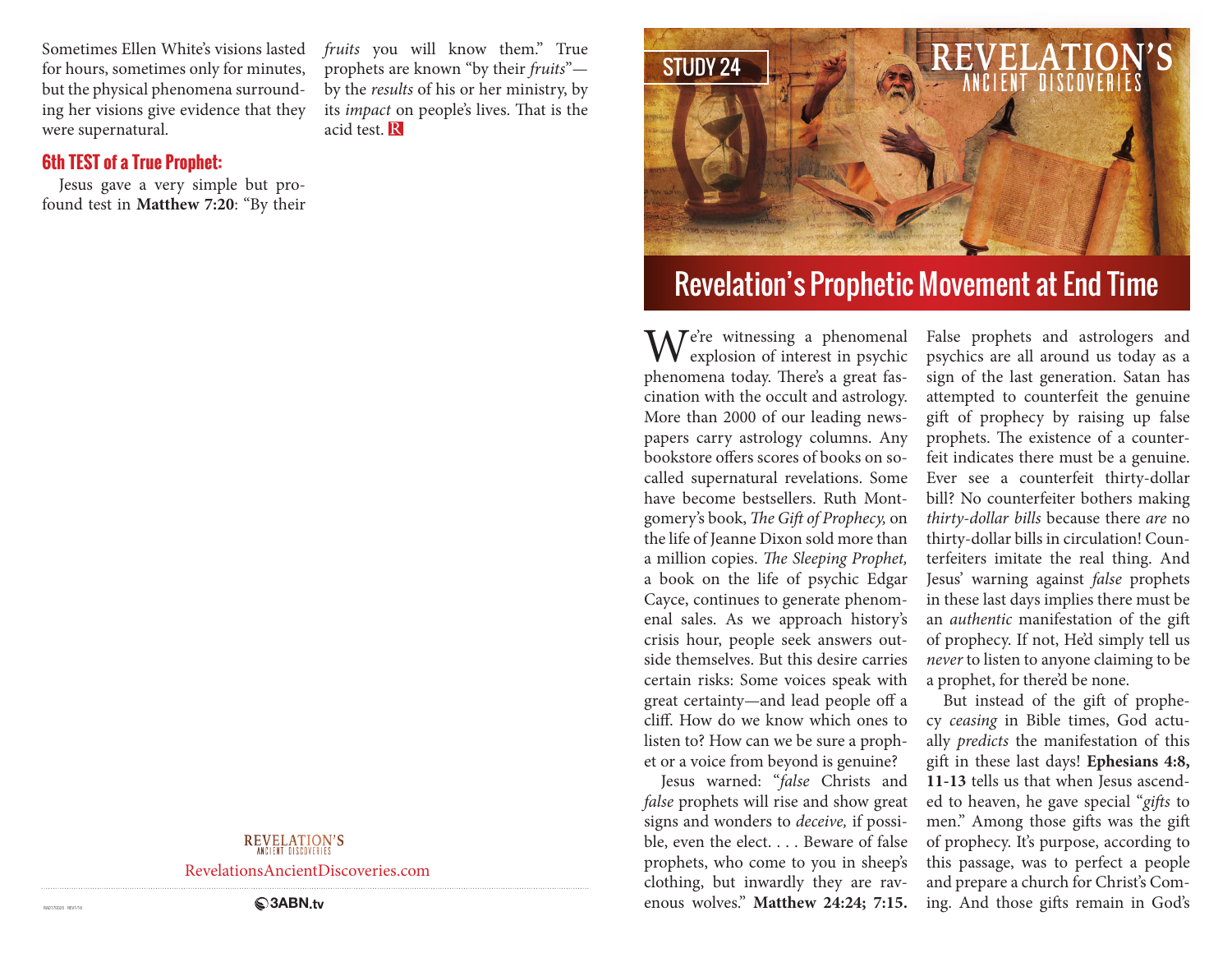church "*till* we all come to the unity of the faith . . . to the measure of the stature of the fullness of Christ." That continual process of growth doesn't end until Jesus returns. That's why Paul wrote these words in **1 Corinthians 1:7**: "So that you come short in no gift, eagerly waiting for the revelation of our Lord Jesus Christ."

#### **The Testimony of Jesus - The Spirit of Prophecy:**

The Bible predicts that the prophetic gift will be restored in the last days within God's true church. **Revelation 12:17** says, "The dragon [Satan] was enraged with the woman [the church], and he went to make war with the rest of her offspring, who keep the commandments of God and have *the testimony of Jesus Christ*." We know what "the command-

ments of God" are, but what is "the testimony of Jesus"? *testimony of Jesus is the spirit of prophe-*

*cy*." The prophetic gift will be restored in God's last-day church, His remnant church.

#### **Prophets receive messages in two basic ways:**

(1) An angel brings them a *vision* while awake or a *dream* while asleep— **Numbers 12:6; Revelation 1:1**. Or (2) The Holy Spirit impresses their minds, revealing to them heaven's Truth. True prophets don't teach their *own* ideas they're heaven's messengers, part of God's channel of communication.

## **Not all prophets of God wrote BOOKS included in our BIBLE:**

For example, *Enoch* and *Elijah* did not contribute to the written Bible, but they served as God's prophets (**Jude 14**; **1 Kings 18:36**). There's no book of the Bible by *John the Baptist*—yet Jesus said in **Luke 7:28** there was never a greater prophet than the Baptist. Numerous *other* examples make the same point such as *Abraham,* **Genesis 20: 7**; *Nathan,* **1 Kings 1:34**; *Zacharias,* **Luke 1:67**; *Agabus,* **Acts 11:27-28**; *Silas,* **Acts 15:32**; etc.

### **God used WOMEN as well as men in the prophetic role:**

Bible examples of this fact are Moses' sister, "*Miriam* the prophetess," **Exodus 15:20.** *Deborah* was a prophetess in Old Testament times, **Judges 4:4**.

*Anna* was a prophetess in the New the baby Jesus, **Luke 2:36**. And **Acts 21:8-9** mentions the *four daughters of Philip* who served

as prophetesses to the church. Other examples are seen in **2 Kings 22:14** or **2 Chronicles 34:22**; **Nehemiah 6:14**, and **Isaiah 8:3**. See also **Joel 2:28-29; Acts 2:17-18**. So perhaps we could say that God shows no partiality but is *"an equal-opportunity Employer."*

The Bible actually gives us *six specific tests* of a true prophet. Let's consider them at least briefly, for it's vital to test everything by God's Word.

## **1st TEST of a True Prophet:**

Accuracy. A true prophet must be

100 percent accurate. Some prophecies are conditional—like Jonah's, their fulfillment depends on how people respond to them. But otherwise prophecies must be 100 percent accurate. A true prophet's predictions *always* come to pass. There's no guessing involved. **Jeremiah 28:9**: "When the word of the prophet comes to pass, the prophet will be known as one whom the Lord has truly sent." Even the leading psychics have a very poor record here. We could do better just *guessing*. But the true gift of prophecy is 100 percent accurate 100 percent of the time.

# SIX TESTS OF A TRUE PROPHET **N** ACCURACY **EXECUTED FAITHFULNESS TO GOD & HIS WORD** EXALTS LAW OF GOD CENTRAL FOCUS IS JESUS PHYSICAL PHENOMENA GOOD FRUIT

## **2nd TEST of a True Prophet:**

Faithfulness to God and His Word. A true prophet always leads people to God and His teachings, never away. **Deuteronomy 13:1-5** condemns those prophets who say, " 'Let us go after other gods . . . and let us serve them,' you shall *not listen* to the words of *that*  prophet. . . . [He] shall be put to death." A true prophet's writings always agree with the Bible. Read the entire writings of Ellen White, and you'll not find a single contradiction to God's Word.

# **3rd TEST of a True Prophet:**

A true prophet always exalts the law of God. He or she always calls people to obedience. **Isaiah 8:20** points us "To the law and to the testimony! If they do not speak according to *this* word, it is because there is *no light* in them." True prophets *uphold* God's moral principles. Bible prophets were raised up in periods of apostasy to call people back to God and His commandments. Elijah called Israel back from idolatry, back from sun worship. Nehemiah called for a reform in Sabbath keeping. John

the Baptist challenged Herod to repent of his adultery. *Every* biblical prophet exalted God's law, and that's what Ellen White did in her speaking and her writing.

# **4th TEST of a True Prophet:**

The true prophet's central focus should be Jesus. Christ should be exalted. Many socalled prophets today end up exalting themselves more than Jesus. What about Ellen White? Throughout her ministry, she magnified the name

of Christ in a very marked way.

# **5th TEST of a True Prophet:**

Physical phenomena. *Three physical manifestations* help us distinguish the genuine gift from the false: (A) True prophets experience visions with their eyes open— their eyes remain *unblinkingly open* throughout the vision. **Numbers 24:3-4, 15-16.** (B) In vision, true prophets have *no physical strength*. **Daniel 10:8.** (C) True prophets, while in vision, *do not breathe*. **Daniel 10:17.**

**Revelation 19:10** gift will be restored in the last days tells us plainly: "*the*  within God's true church.**The Bible predicts that the prophetic**  $Testament who saw$